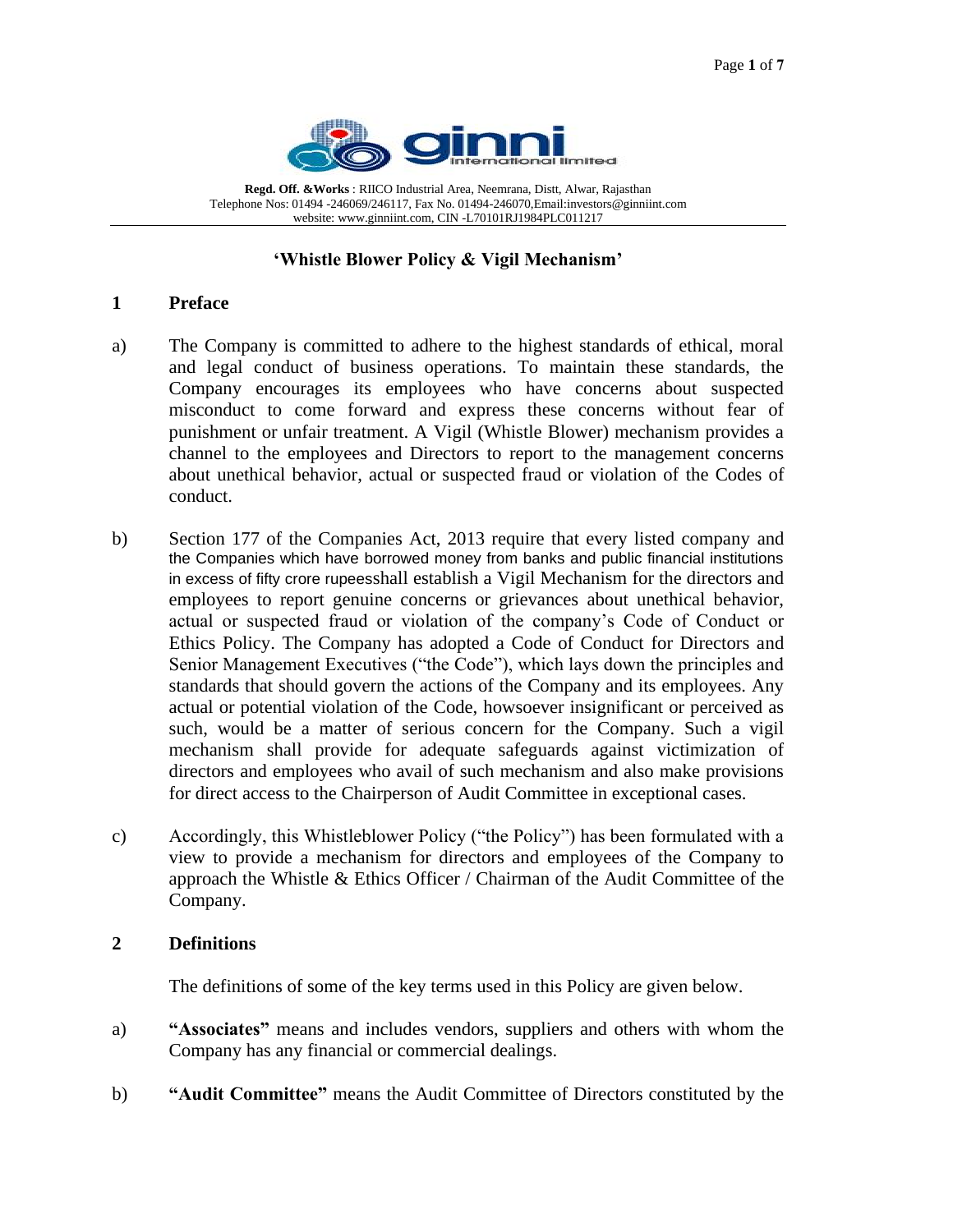Board of Directors of the Company in accordance with Section 177 of the Companies Act, 2013 and read with Clause 49 of the Listing Agreement with the Stock Exchanges.

- c) **"Employee"** means every employee of the Company (whether working in India or abroad), including the directors in the employment of the Company.
- d) **"Code"** mean Code of Conduct for Directors and Senior Management Personnel adopted by Ginni International Ltd
- e) **"Director"** means every Director of the Company, past or present.
- f) **"Investigators"** mean those persons authorised, appointed, consulted or approached by the Whistle & Ethics Officer/Chairman of the Audit Committee and includes the auditors of the Company and the police.
- g) **"Protected Disclosure,"** means any communication made in good faith that discloses or demonstrates information that may evidence unethical or improper activity.
- h) **"Subject"** means a person against or in relation to whom a Protected Disclosure has been made or evidence gathered during the course of an investigation.
- i) **"Whistleblower"** means an Employee or director making a Protected Disclosure under this Policy.
- j) **"Whistle and Ethics Officer"** means an officer of the company nominated by Competent Authority to conduct detailed investigation under this policy and to receive protected disclosure from Whistle blowers, maintain record thereof, placing the same before the Audit Committee for its disposal and informing the Whistle blower the results thereof.
- k) **"Company"** means Ginni International Ltd (GIL).
- **3 Scope**
- a) The Whistleblower's role is that of a reporting party with reliable information. They are not required or expected to act as investigators or finders of facts, nor would they determine the appropriate corrective or remedial action that may be warranted in a given case.
- b) Whistleblowers should not act on their own in conducting any investigative activities, nor do they have a right to participate in any investigative activities other than as requested by the Whistle and Ethics Officeror the Chairman of the Audit Committee or the Investigators.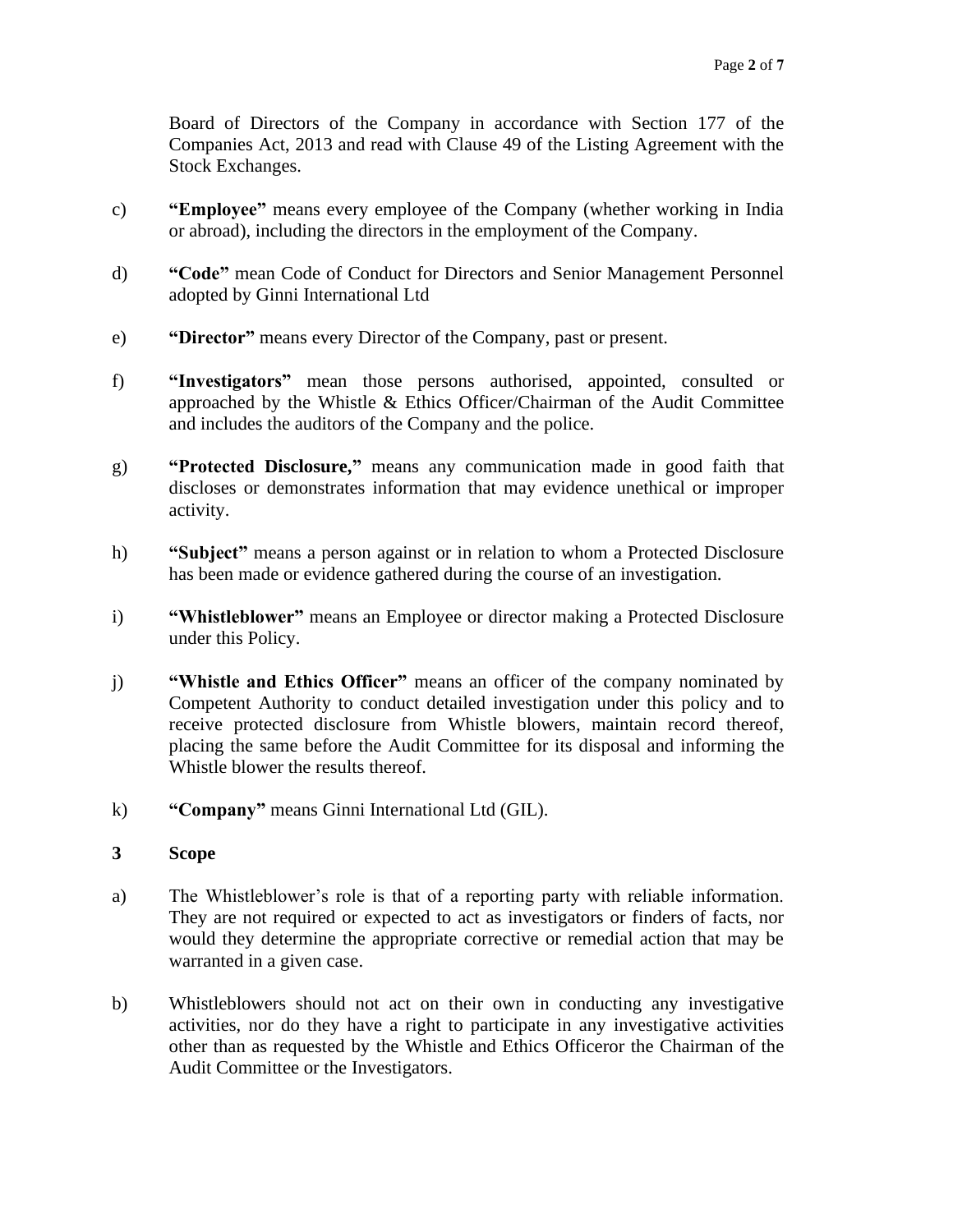c) Protected Disclosure will be appropriately dealt with by the Whistle and Ethics Officeror the Chairman of the Audit Committee, as the case may be.

# **4 Eligibility**

All Employees and directors of the Company are eligible to make Protected Disclosures under the Policy. The Protected Disclosures may be in relation to any matter concerning the Company.

# **5 Disqualifications**

- a) While it will be ensured that genuine Whistleblowers are accorded complete protection from any kind of unfair treatment as herein set out, any abuse of this protection will warrant disciplinary action.
- b) Protection under this Policy would not mean protection from disciplinary action arising out of false or bogus allegations made by a Whistleblower knowing it to be false or bogus or with a *mala fide* intention.
- c) Whistleblowers, who make any Protected Disclosures, which have been subsequently found to be *mala fide*, frivolous ormalicious shall be liable to be prosecuted under Company's Code of Conduct.

# **6 Procedure**

- a) All Protected Disclosures concerning financial/accounting matters should be addressed to the Chairman of the Audit Committee of the Company for investigation.
- b) In respect of all other Protected Disclosures, those concerning the Whistle and Ethics Officer and employees at the levels of Vice Presidents and above should be addressed to the Chairman of the Audit Committee of the Company and those concerning other employees should be addressed to the Whistle and Ethics Officerof the Company.
- c) The contact details of the Chairman of the Audit Committee and of the Whistle and Ethics Officer of the Company are as under:

| S.No.        | <b>Particulars</b>                                                        |
|--------------|---------------------------------------------------------------------------|
| $\mathbf{i}$ | Name and Address of Chairman of the Audit Committee                       |
|              | Shri Prem Malik                                                           |
|              | Chairman of the Audit Committee                                           |
|              | Ginni International Limited                                               |
|              | 11/6B, 2 <sup>nd</sup> Floor, Shanti Chamber, Pusa Road, New Delhi-110005 |
|              | Email:alderpremmalik@gmail.com                                            |
|              | premmalik@aldertrading.net                                                |
|              |                                                                           |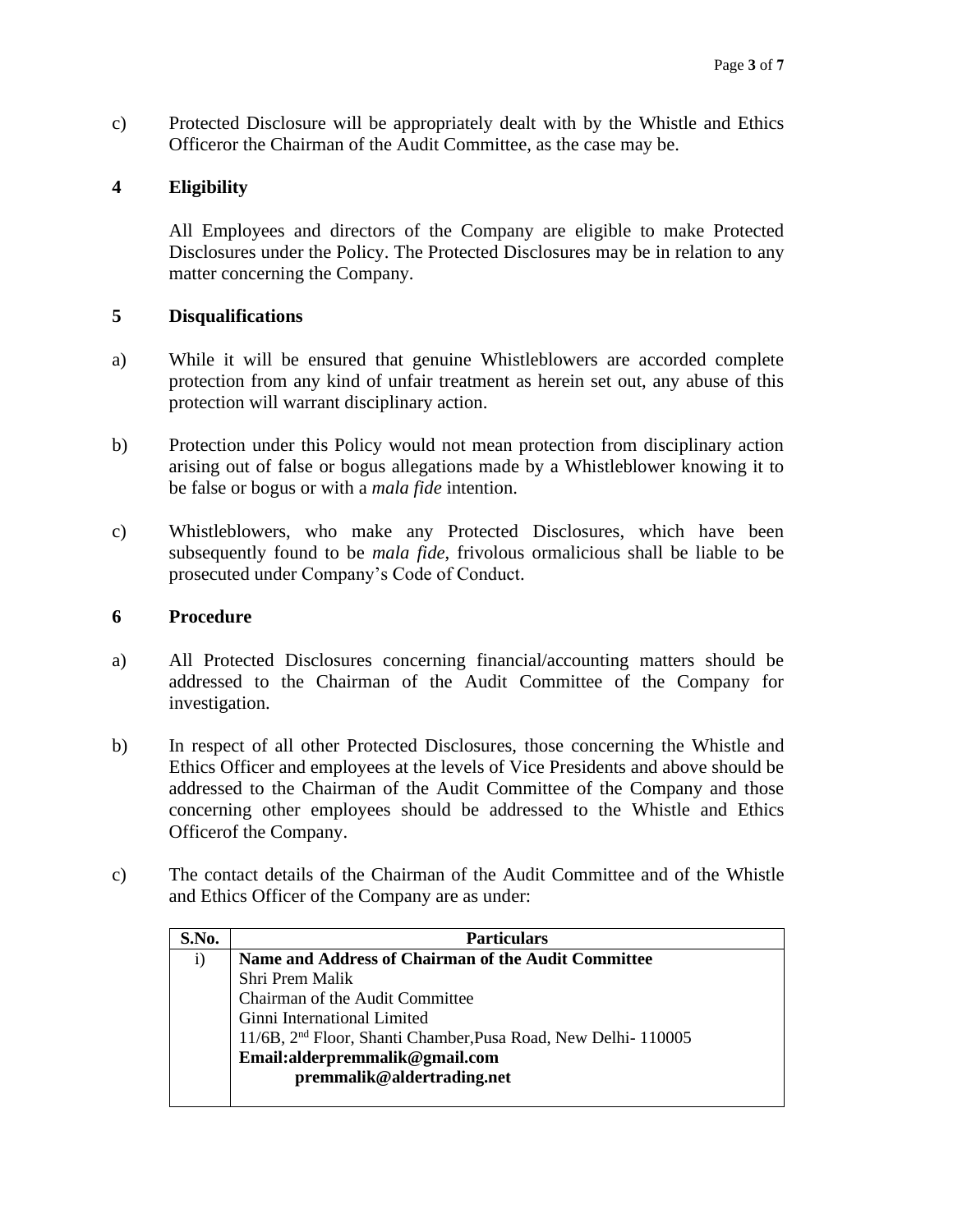| $\rm ii)$ | Name, Designation and Address of Whistle and Ethics Officer |
|-----------|-------------------------------------------------------------|
|           | Shri Sanjeev Gupta                                          |
|           | <b>Company Secretary</b><br>Ginni International Limited     |
|           |                                                             |
|           | 11/6B, 2 <sup>nd</sup> Floor, Shanti Chamber                |
|           | Pusa Road, New Delhi-110005                                 |
|           | Email-secretarial@ginniint.com                              |

- d) If a protected disclosure is received by any executive of the Company other than Chairman of Audit Committee or the Whistle and Ethics Officer, the same should be forwarded to the Company's Whistle and Ethics Officeror the Chairman of the Audit Committee for further appropriate action. Appropriate care must be taken to keep the identity of the Whistleblower confidential.
- e) Protected Disclosures should preferably be reported in writing so as to ensure a clear understanding of the issues raised and should either be typed or written in a legible handwriting in English, Hindi or in the regional language of the place of employment of the Whistleblower.
- f) The Protected Disclosure should be forwarded under a covering letter which shall bear the identity of the Whistleblower. The Chairman of the Audit Committee / Whistle and Ethics Officer, as the case may be shall detach the covering letter and forward only the Protected Disclosure to the Investigators for investigation.
- g) Protected Disclosures should be factual and not speculative or in the nature of a conclusion, and should contain as much specific information as possible to allow for proper assessment of the nature and extent of the concern and the urgency of a preliminary investigative procedure.
- h) The Whistleblower must disclose his/her identity in the covering letter forwarding such Protected Disclosure. Anonymous disclosures will not be entertained as it would not be possible to interview the Whistleblowers.

# 7 **Investigation**

- a) All Protected Disclosures reported under this Policy will be thoroughly investigated by the Whistle and Ethics Officer / Chairman of the Audit Committee of the Company who will investigate / oversee the investigations under the authorization of the Audit Committee. If any member of the Audit Committee has a conflict of interest in any given case, then he/she should recuse himself/herself and the other members of the Audit Committee should deal with the matter on hand. In case where a company is not required to constitute an Audit Committee, then the Board of directors shall nominate a director to play the role of Audit Committee for the purpose of vigil mechanism to whom other directors and employees may report their concerns.
- b) The Whistle and Ethics Officer / Chairman of the Audit Committee may at its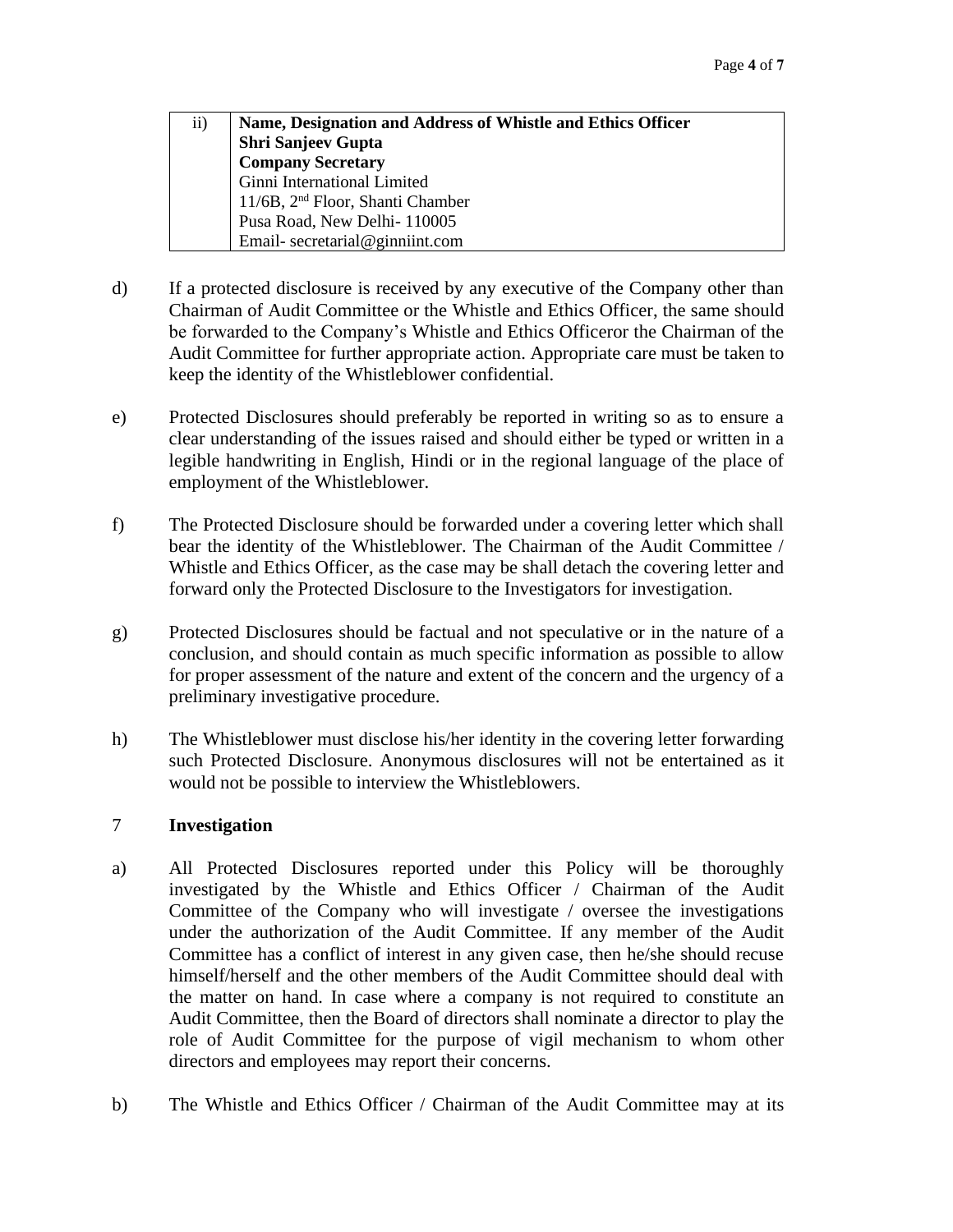discretion, consider involving any Investigators for the purpose of investigation.

- c) The decision to conduct an investigation taken by the Whistle and Ethics Officer / Chairman of the Audit Committee is by itself not an accusation and is to be treated as a neutral fact-finding process. The outcome of the investigation may not support the conclusion of the Whistleblower that an improper or unethical act was committed.
- d) The identity of a Subject will be kept confidential to the extent possible given the legitimate needs of law and the investigation.
- e) Subjects will normally be informed of the allegations at the outset of a formal investigation and have opportunities for providing their inputs during the investigation.
- f) Subjects shall have a duty to co-operate with the Whistle and Ethics Officer / Chairman of the Audit Committee or any of the Investigators during investigation to the extent that such co-operation will not compromise self-incrimination protections available under the applicable laws.
- g) Subjects have a right to consult with a person or persons of their choice, other than the Whistle and Ethics Officer / Investigators and/or members of the Audit Committee and/or the Whistleblower. Subjects shall be free at any time to engage counsel at their own cost to represent them in the investigation proceedings.
- h) Subjects have a responsibility not to interfere with the investigation. Evidence shall not be withheld, destroyed or tampered with, and witnesses shall not be influenced, coached, threatened or intimidated by the Subjects.
- i) Unless there are compelling reasons not to do so, Subjects will be given the opportunity to respond to material findings contained in an investigation report. No allegation of wrongdoing against a Subject shall be considered as maintainable unless there is good evidence in support of the allegation.
- j) Subjects have a right to be informed of the outcome of the investigation. If allegations are not sustained, the Subject should be consulted as to whether public disclosure of the investigation results would be in the best interest of the Subject and the Company.
- k) The investigation shall be completed normally within 45 days of the receipt of the Protected Disclosure

# **8 Protection**

a) No unfair treatment will be meted out to a Whistleblower by virtue of his/her having reported a Protected Disclosure under this Policy. The Company, as a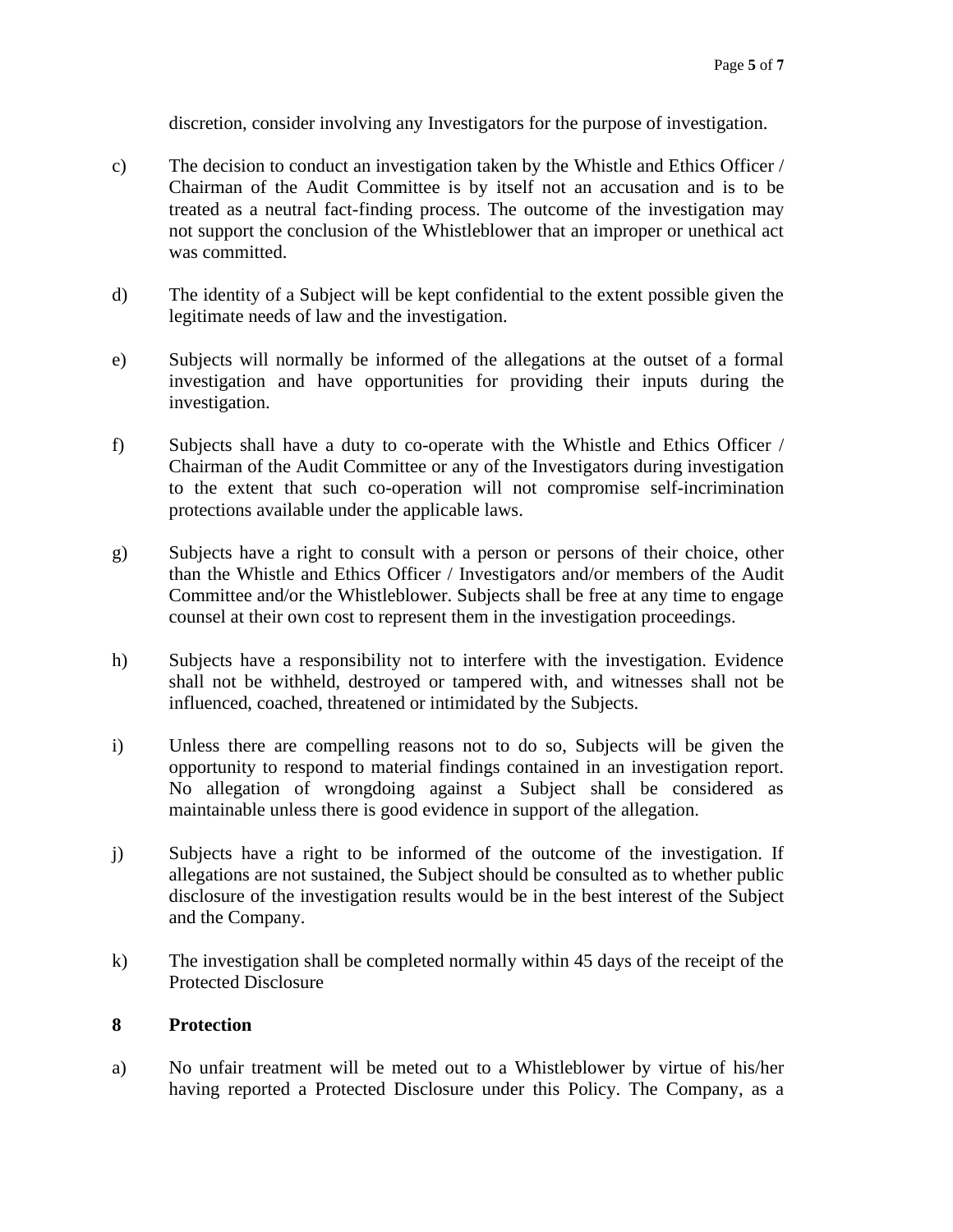policy, condemns any kind of discrimination, harassment, victimization or any other unfair employment practice being adopted against Whistleblowers. Complete protection will, therefore, be given to Whistleblowers against any unfair practice like retaliation, threat or intimidation of termination/suspension of service, disciplinary action, transfer, demotion, refusal of promotion, or the like including any direct or indirect use of authority to obstruct the Whistleblower's right to continue to perform his/her duties/functions including making further Protected Disclosure. The Company will take steps to minimize difficulties, which the Whistleblower may experience as a result of making the Protected Disclosure. Thus, if the Whistleblower is required to give evidence in criminal or disciplinary proceedings, the Company will arrange for the Whistleblower to receive advice about the procedure, etc.

- b) A Whistleblower may report any violation of the above clause to the Chairman of the Audit Committee, who shall investigate into the same and recommend suitable action to the management.
- c) The identity of the Whistleblower shall be kept confidential to the extent possible and permitted under law. Whistleblowers are cautioned that their identity may become known for reasons outside the control of the Whistle and Ethics Officer / Chairman of the Audit Committee (e.g. during investigations carried out by Investigators).
- d) Any other Employee or Director assisting in the said investigation shall also be protected to the same extent as the Whistleblower.

# **9 Investigators**

- a) Investigators are required to conduct a process towards fact-finding and analysis. Investigators shall derive their authority and access rights from the Whistle and Ethics Officer / Audit Committee when acting within the course and scope of their investigation.
- b) Technical and other resources may be drawn upon as necessary to augment the investigation. All Investigators shall be independent and unbiased both in fact and as perceived. Investigators have a duty of fairness, objectivity, thoroughness, ethical behavior, and observance of legal and professional standards.
- c) Investigations will be launched only after a preliminary review which establishes that:
- i) The alleged act constitutes an improper or unethical activity or conduct, and
- ii) Either the allegation is supported by information specific enough to be investigated, or matters that do not meet this standard may be worthy of management review, but investigation itself should not be undertaken as an